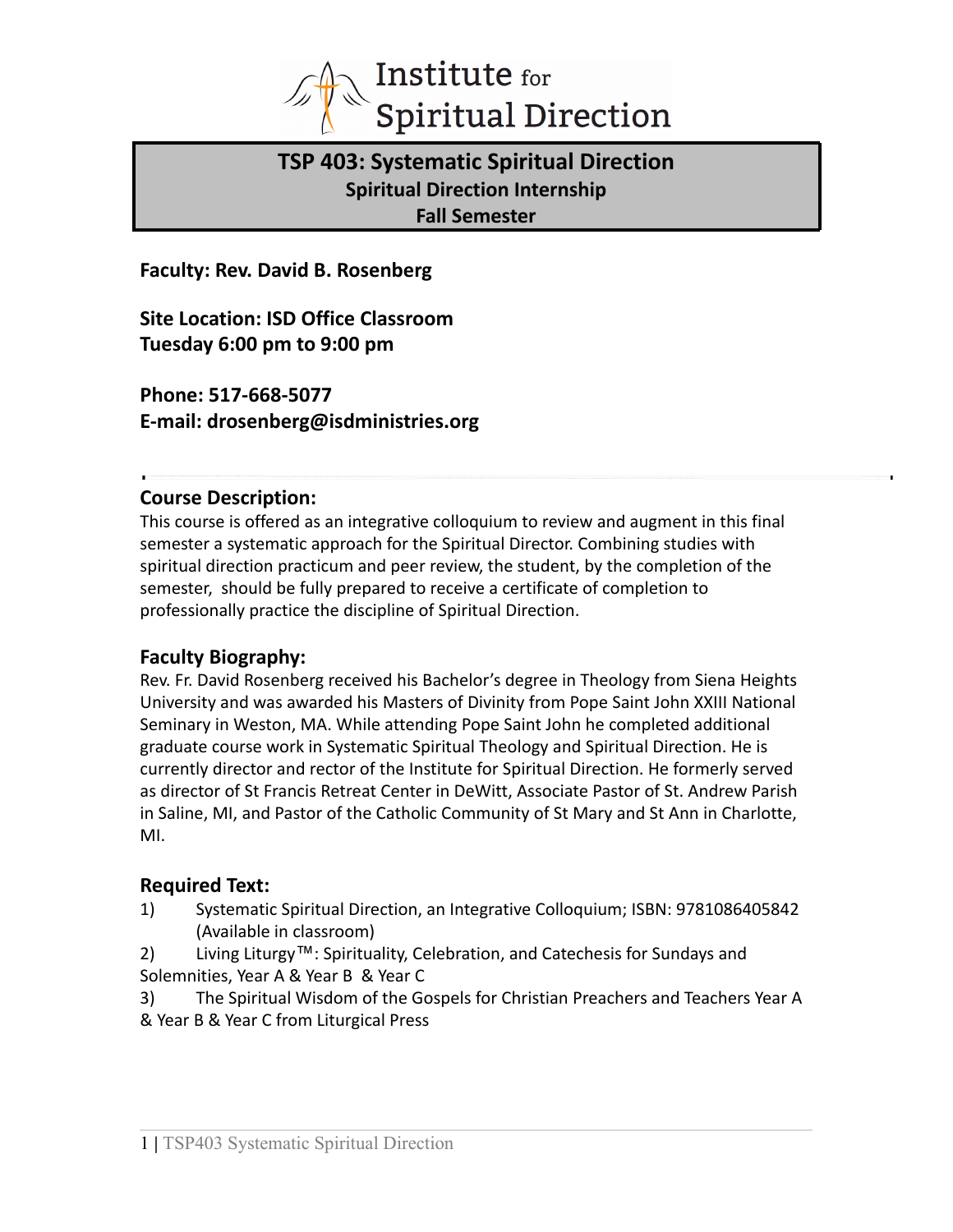

## **Library Reference Books for supplemental reading:**

(Resource books in our library)

## **TSP Learning Outcomes:**

- **Systematic Spiritual Theology** *-- Students will identify and comprehend the historical foundations of spirituality and be able to apply them to ministry.*
- **Christian Worldview --** *Students will explore the foundational spiritual traditions of Christianity and demonstrate skill in applying to ministry its methods, resources, and meaning.*
- *Reflective Skills -- Students will learn to reflect on their world experience through a spiritual lens.*
- **Collaborative Learning** *Students will apply their increasing spiritual theological understanding to both learning and directing others.*

## **Grading Policy and Scale:**

It is expected that written assignments and class presentations reflect the following:

Clear expression of thought Logical coherence Correct facts Engagement with course material Correct spelling and grammar

| This is a Pass/Fail course, with the final grade based on the following point potential: |    |
|------------------------------------------------------------------------------------------|----|
| Attendance and active participation 70                                                   |    |
| <b>Class Presentations</b>                                                               | 30 |

## **Attendance Policy:**

Students are expected to attend each class. In the event of illness or emergency please notify the professor.

## **Students With Learning Disabilities:**

If a student is in need of an accommodation based on the impact of your disability, you should contact me to arrange an appointment. At the appointment we can discuss the course format, anticipate your needs and explore potential accommodations. I rely on the Diocesan Office for Disabilities for assistance in verifying the need for accommodations and developing accommodation strategies.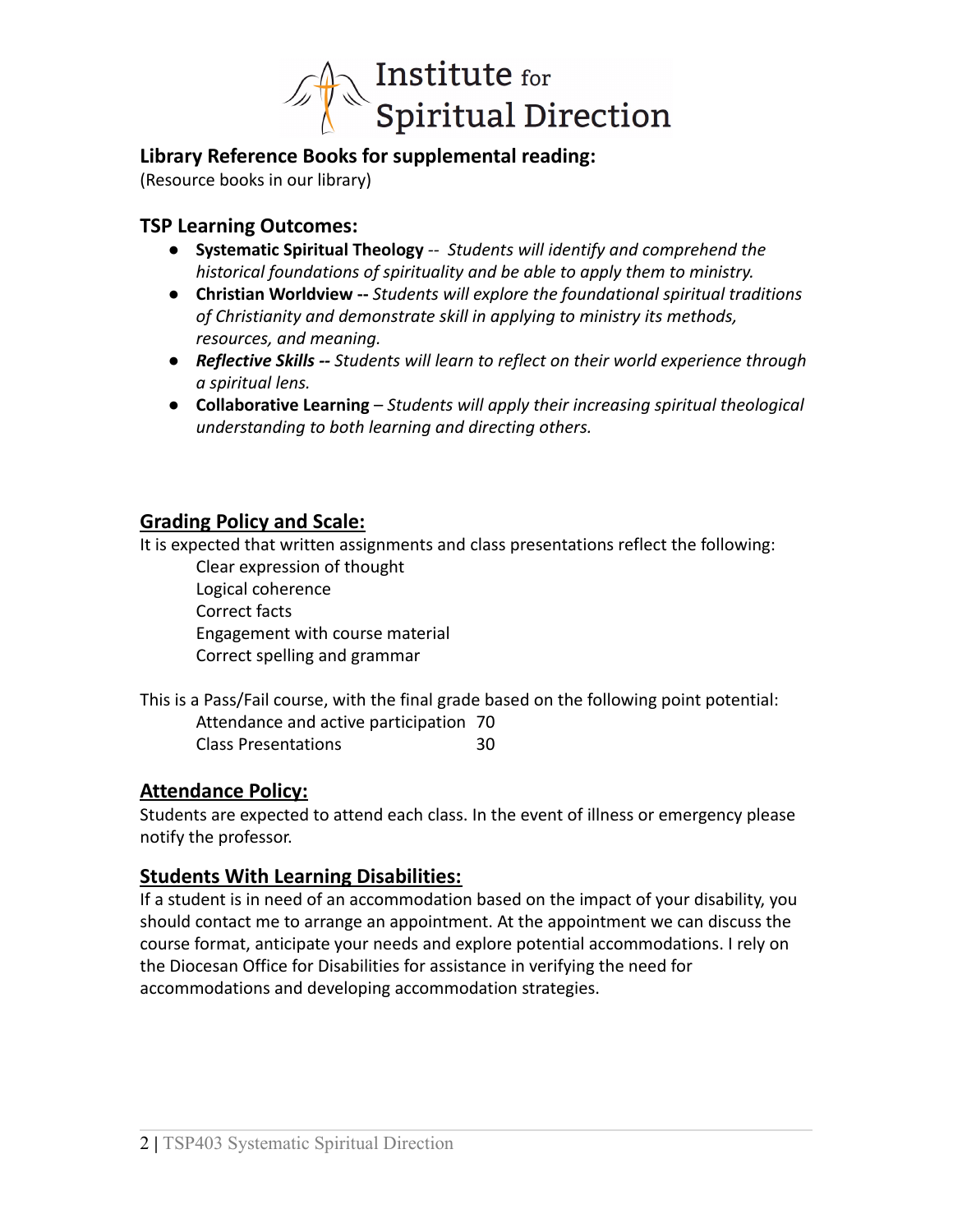

# **Course Schedule and Assignment List:**

| <b>Class Week: Class Dates:</b> |       |
|---------------------------------|-------|
| 1                               |       |
| 2                               |       |
| 3                               |       |
| 4                               |       |
| 5                               |       |
| 6                               |       |
| 7                               |       |
| 8                               |       |
| 9                               |       |
| 10                              |       |
| 11                              |       |
| T'Giving Break                  |       |
| 12                              |       |
| Graduation                      | (TBA) |
|                                 |       |

## **Typical Class Agenda:**

| $6:00 \text{ pm} - 6:20 \text{ pm}$ | Lectio Divina Reflection    |
|-------------------------------------|-----------------------------|
| $6:20 \text{ pm} - 7:20 \text{ pm}$ | Lecture Q/A                 |
| $7:25$ pm -- $7:40$ pm              | 15 minute Break             |
| $7:40 \text{ pm} - 8:40 \text{ pm}$ | <b>Student Presentation</b> |
| $8:40 \text{ pm} - 9:00 \text{ pm}$ | Large Group Wrap up         |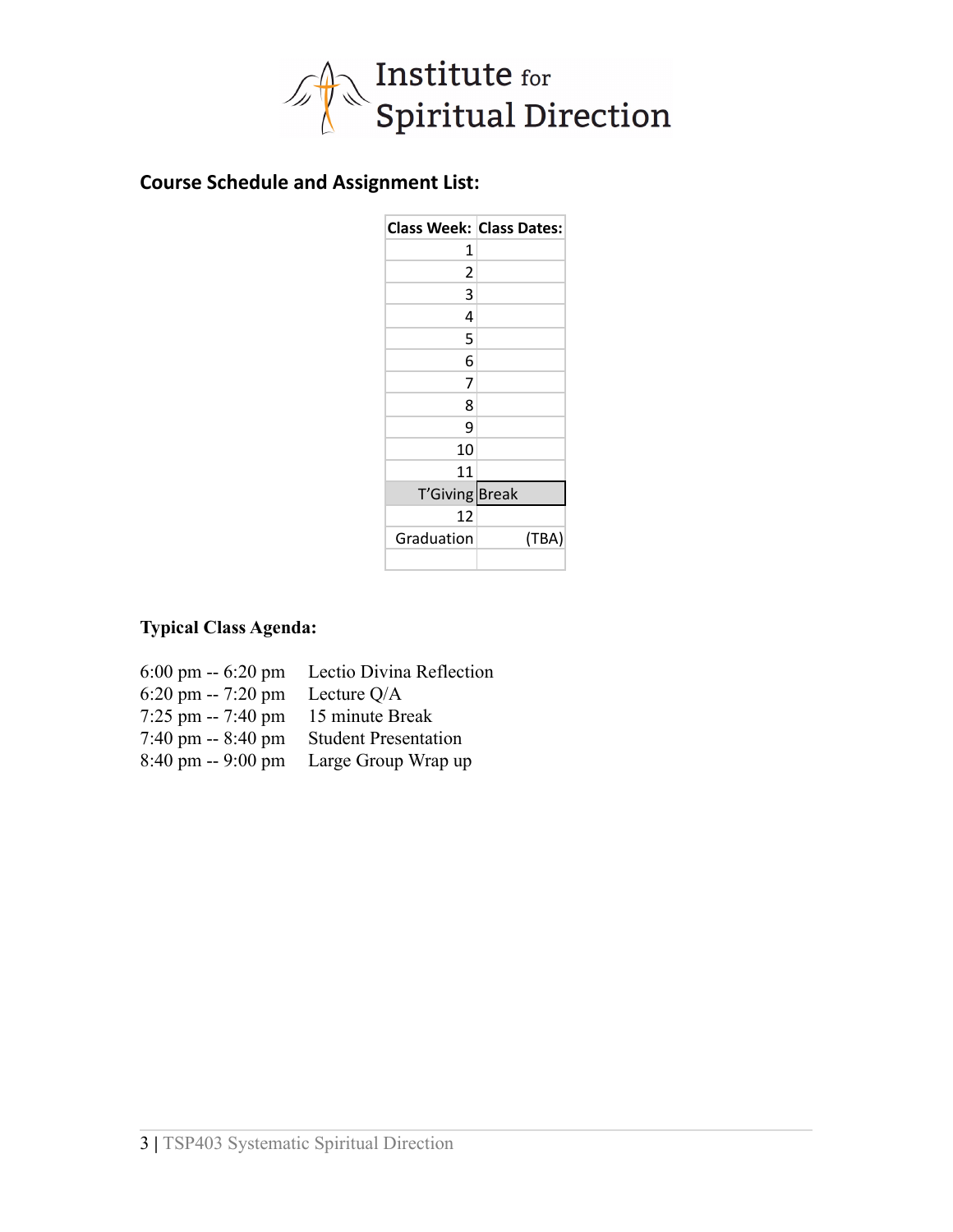

## **Course Schedule and Assignment List:**

#### **Class Week 1:**

**Note: Required reading** *before this first class*: **"Spiritual Theology : The Art of Spiritual Direction"** Use this link to access this as a Google Doc: [https://docs.google.com/document/d/1wN\\_--Mti\\_egpJzeUm5O6PfbNdM](https://docs.google.com/document/d/1wN_--Mti_egpJzeUm5O6PfbNdM6zR90DzjRWGrF3OP8/edit?usp=sharing) [6zR90DzjRWGrF3OP8/edit?usp=sharing](https://docs.google.com/document/d/1wN_--Mti_egpJzeUm5O6PfbNdM6zR90DzjRWGrF3OP8/edit?usp=sharing)

**Lecture:** Introduction: Preface and Overview of the Art of Spiritual Direction

### **Reading Assignment for the Class Week 2:**

Systematic Spiritual Direction Chapter 2: Mysticism ISD Gospel Reflection:*(email to reflections@isdministries.org)* Spiritual Wisdom of the Gospels - anticipating Sunday in Liturgical Year Cycle

### **Class Week 2: Sept 14**

**Lecture:** Systematic Spiritual Direction Chapter 2: Mysticism

#### John Mabry:

*Growing into God: A Beginner's Guide to Christian Mysticism John Mabry For many people, the word mysticism conjures up occult, secretive rituals held after midnight in some dark cave. But true mysticism isn't at all sinister or secretive, says author John Mabry, an Anglican-rite Congregational minister. In fact, mysticism is at the heart of an authentic Christian life. It is nothing more and nothing less than the pursuit-and enjoyment-of union with God, which is the goal of all Christian spirituality. Christian mysticism is the discipline of growing the soul into God—shedding illusory identities, deepening prayer, seeing God in all things, and acting as Christ in the world.*

Discerning the Purgative / Illuminative / Unitive dimensions of the Directee **Student Presentation:** (n/a) **Practicum:** Review student practicum, journaling, and peer review

#### **Reading Assignment for the Class Week 3:**

Chapter 3: Pilgrim's Way of the Cross ISD Gospel Reflection:*(email to reflections@isdministries.org)* Spiritual Wisdom of the Gospels - anticipating Sunday in Liturgical Year Cycle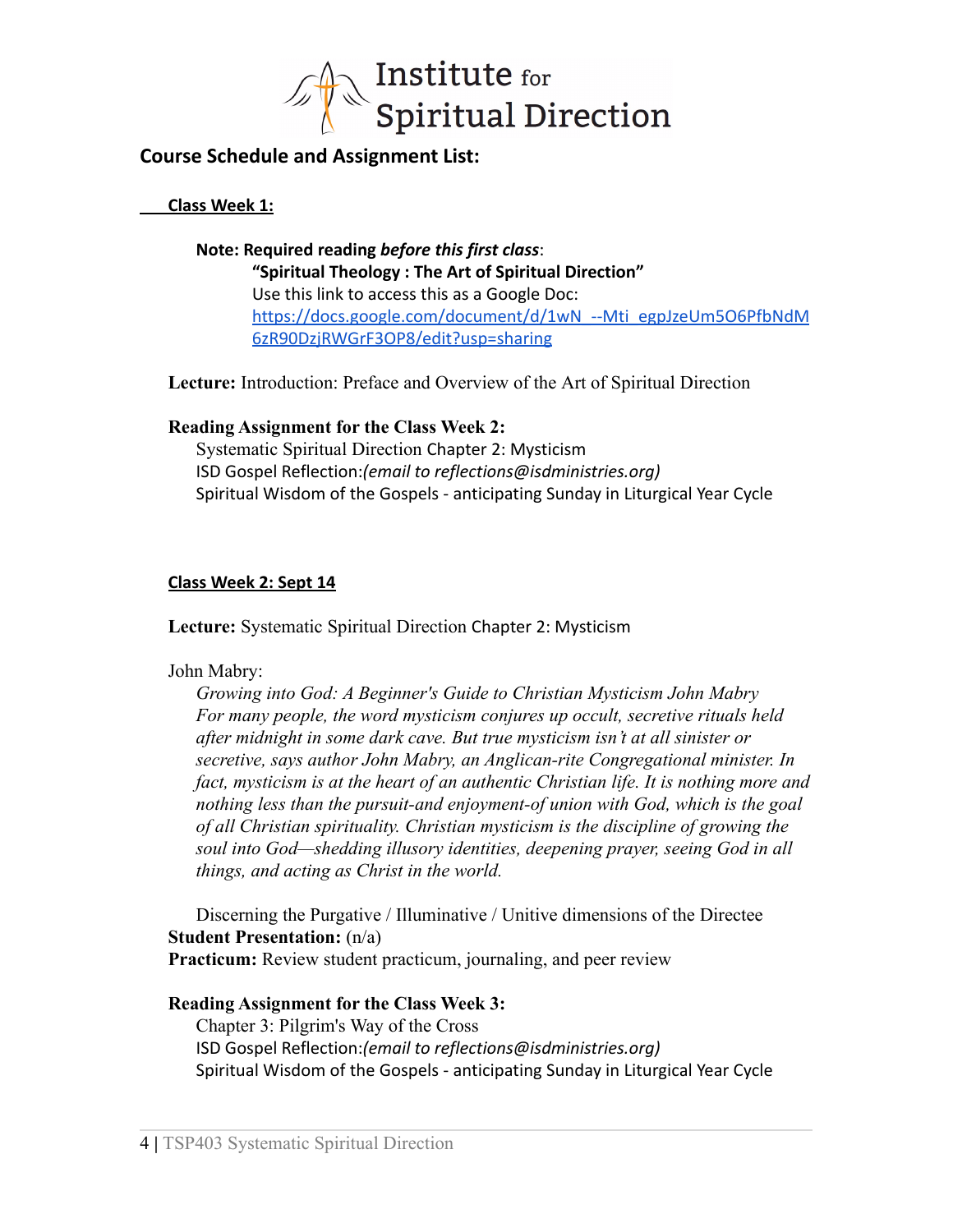

#### **Class Week 3:**

**Lecture:** Chapter 3: Pilgrim's Way of the Cross **Student Presentation:** (topic tbd) **Practicum:** Review student practicum, journaling, and peer review

#### **Reading Assignment for the Class Week 4:**

Chapter 4: Spirituality of the Desert Fathers and Mothers ISD Gospel Reflection:*(email to reflections@isdministries.org)* Spiritual Wisdom of the Gospels - anticipating Sunday in Liturgical Year Cycle

#### **Class Week 4:**

**Lecture:** Chapter 4: Spirituality of the Desert Fathers and Mothers **Student Presentation:** (topic tbd) **Practicum:** Review student practicum, journaling, and peer review

### **Reading Assignment for the Class Week 5:**

Chapter 5: Benedictine Spirituality ISD Gospel Reflection:*(email to reflections@isdministries.org)* Spiritual Wisdom of the Gospels - anticipating Sunday in Liturgical Year Cycle

#### **Class Week 5:**

**Lecture:** Chapter 5: Benedictine Spirituality **Student Presentation:** (topic tbd) **Practicum:** Review student practicum, journaling, and peer review

#### **Reading Assignment for the Class Week 6:**

Chapter 5: The Benedictine Rule ISD Gospel Reflection:*(email to reflections@isdministries.org)* Spiritual Wisdom of the Gospels - anticipating Sunday in Liturgical Year Cycle

#### **Class Week 6:**

**Lecture:** Chapter 5: The Benedictine Rule, with ISD Focus Nancy Theis **Student Presentation:** (topic tbd) **Practicum:** Review student practicum, journaling, and peer review

## **Reading Assignment for the Class Week 7:**

Chapter 6: Carmelite Spirituality: St Teresa Avila St. Teresa and the Four Waters of Prayer ISD Gospel Reflection:*(email to reflections@isdministries.org)* Spiritual Wisdom of the Gospels - anticipating Sunday in Liturgical Year Cycle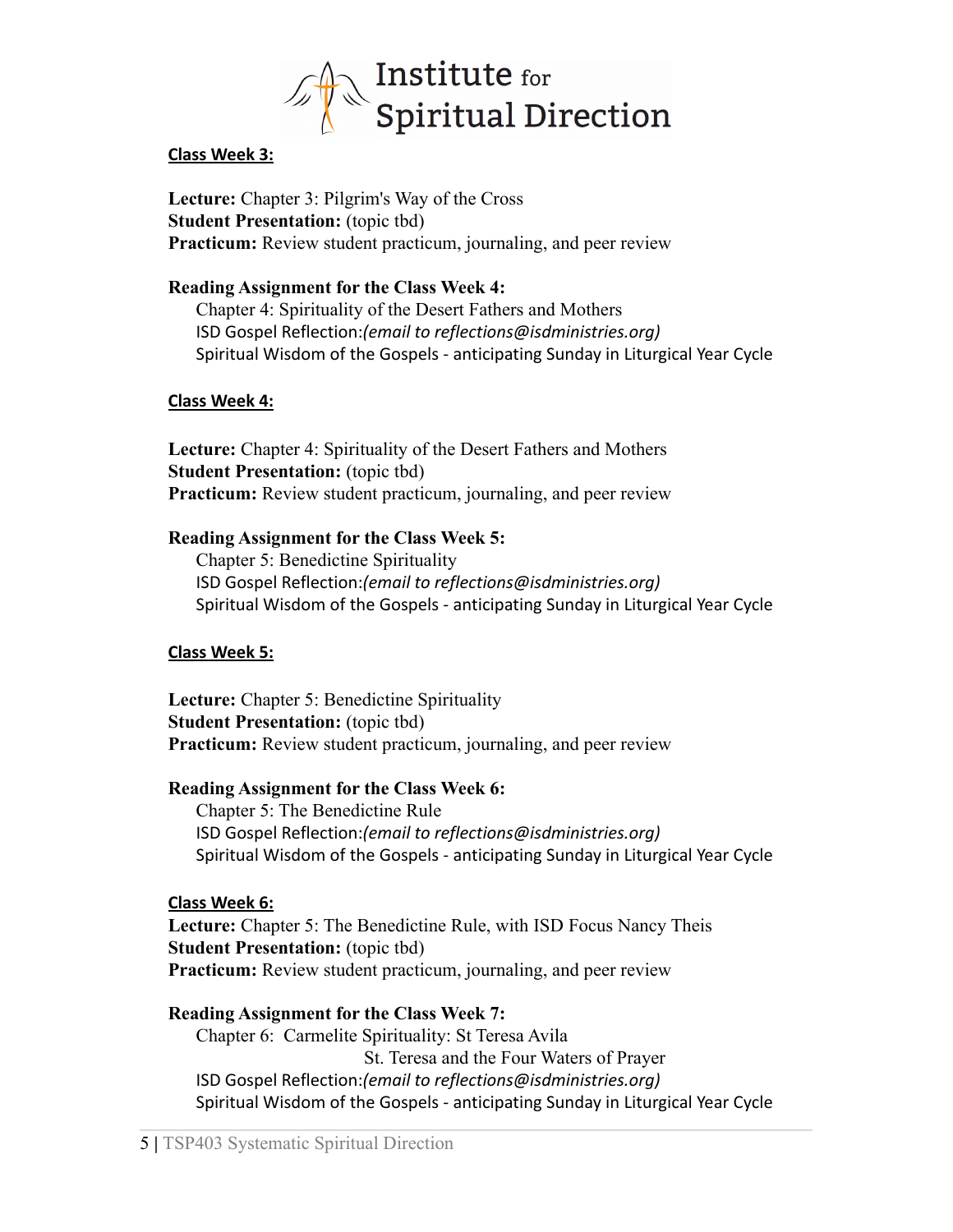

### *Class Week 7:*

**Lecture:** Chapter 6: Carmelite Spirituality: St Teresa Avila St. Teresa and the Four Waters of Prayer **Student Presentation:** (topic tbd) **Practicum:** Review student practicum, journaling, and peer review

### **Reading Assignment for the Class Week 8:**

Chapter 7: Carmelite Spirituality: St John of the Cross ISD Gospel Reflection:*(email to reflections@isdministries.org)* Spiritual Wisdom of the Gospels - anticipating Sunday in Liturgical Year Cycle

#### *Class Week 8:*

**Lecture:** Chapter 7: Carmelite Spirituality: St John of the Cross **Student Presentation:** (topic tbd) **Practicum:** Review student practicum, journaling, and peer review

#### **Reading Assignment for the Class Week 9:**

Chapter 8: Ignatian Spirituality: Discernment of Spirits ISD Gospel Reflection:*(email to reflections@isdministries.org)* Spiritual Wisdom of the Gospels - anticipating Sunday in Liturgical Year Cycle

#### **Class Week 9:**

**Lecture:** Chapter 8: Ignatian Spirituality: Discernment of Spirits **Student Presentation:** (topic tbd) **Practicum:** Review student practicum, journaling, and peer review

#### **Reading Assignment for the Class Week 10:**

Chapter 9: Ignatian Spirituality: Daily Examen ISD Gospel Reflection:*(email to reflections@isdministries.org)* Spiritual Wisdom of the Gospels - anticipating Sunday in Liturgical Year Cycle

#### **Class Week 10:**

**Lecture:** Chapter 9: Ignatian Spirituality: Daily Examen **Student Presentation:** (topic tbd) **Practicum:** Review student practicum, journaling, and peer review

**Reading Assignment for the Class Week 11:** Chapter 10: The Spanish Mystics models of Lectio Divina ISD Gospel Reflection:*(email to reflections@isdministries.org)* Spiritual Wisdom of the Gospels - anticipating Sunday in Liturgical Year Cycle